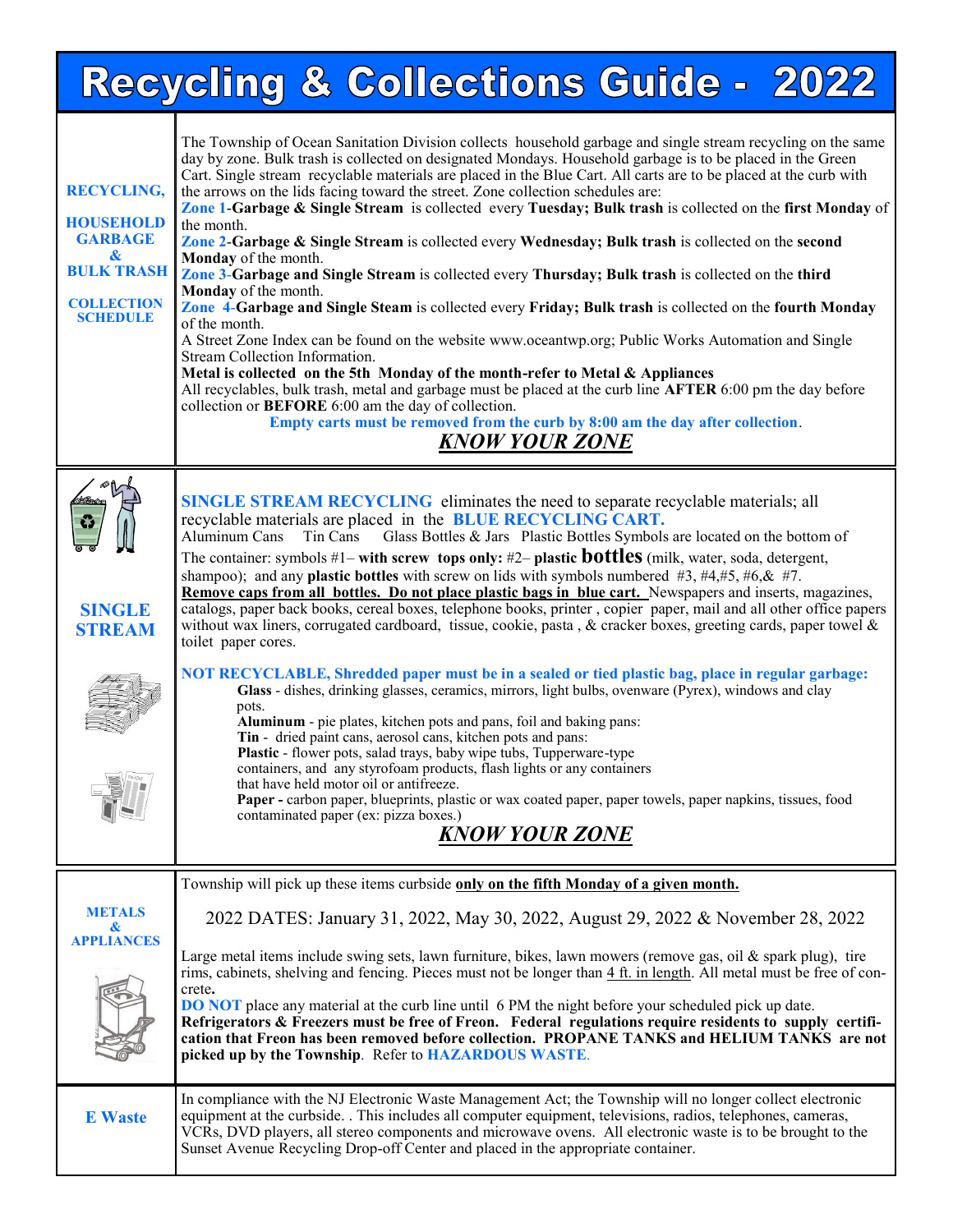| <b>HOUSEHOLD</b><br><b>BATTERIES</b><br><b>b</b> | WHAT: Rechargeable and button batteries from watches, hearing aids, stereo etc., must be separated from house-<br>hold trash and disposed of at a proper recycling center. Receptacles have been placed in Town Hall Lobby, Police<br>Department and the Library. Household Batteries, A, AA, AAA, C, D, etc., are now disposed of with regular garbage.<br><b>Automotive and Equipment Batteries MUST be taken to the Household Hazardous Waste Facility.</b>                                                                                                                       |
|--------------------------------------------------|--------------------------------------------------------------------------------------------------------------------------------------------------------------------------------------------------------------------------------------------------------------------------------------------------------------------------------------------------------------------------------------------------------------------------------------------------------------------------------------------------------------------------------------------------------------------------------------|
| <b>HAZARDOUS</b><br><b>WASTE</b>                 | Monmouth County has a permanent Household Hazardous Waste Facility. Residents may bring household<br>hazardous waste to this facility located at 3211 Shafto Rd. Tinton Falls. Hazardous waste material includes paint,<br>motor oil, antifreeze, and car batteries.<br>Call 732-683-8686 to schedule an appointment, if necessary.                                                                                                                                                                                                                                                  |
| <b>HOUSEHOLD</b><br><b>GARBAGE</b>               | WHAT: Garbage consists of material that originates from the kitchen, bedroom, or bathroom; for<br>example: clothes, toys, flower pots, tissues, paper towels, food waste, pots & pans, curtain rods and<br>light bulbs (excluding fluorescent bulbs SEE HAZARDOUS WASTE).<br>HOW: All household garbage is placed in the Green Cart. Only garbage in carts will be collected<br>WHEN: Garbage is collected curbside once a week on days designated according to zone. Garbage and single<br>stream recycling is now collected on the same day every week. See page one for schedule. |
|                                                  | Place garbage carts at the curb line after $6:00$ pm on the day before scheduled collection or before $6:00$ am on<br>the scheduled collection day. Carts must be placed curb side with arrows facing the street. All carts must be<br>removed from the curb line by $8:00$ am the day following collection.<br><b>KNOW YOUR ZONE</b>                                                                                                                                                                                                                                                |
| <b>PAINT &amp;</b><br><b>PAINT CANS</b>          | <b>EMPTY</b> and dried paint cans should be disposed of with regular garbage. SMALL amounts of paint (one inch<br>or less) can be handled by removing the lid and allowing the liquid to dry. Adding crumbled newspaper or kitty<br>litter helps paint dry faster. Paint hardened cans may be treated as empty paint cans.                                                                                                                                                                                                                                                           |
|                                                  | Oil based paints and full cans of water based paint must be taken to the County -sponsored Household Hazard-<br>ous Waste Facility (SEE HAZARDOUS WASTE) or donate the paint to non-profit groups or schools.                                                                                                                                                                                                                                                                                                                                                                        |
|                                                  | WHAT: Bulk trash includes hard covered books, furniture, wooden desks, mattresses $\&$ box springs, mirrors,<br>plastic lawn furniture, windows, tires without rims, toaster ovens, curtain rods and other large items.                                                                                                                                                                                                                                                                                                                                                              |
| <b>BULK TRASH</b><br>&                           | Artificial Christmas trees are collected on your BULK day; do not place out in cardboard box.                                                                                                                                                                                                                                                                                                                                                                                                                                                                                        |
| <b>WOOD</b>                                      | HOW: Wood/lumber; set out in 45 gallon containers or tied and bundled-50 pound limit, stockade fencing<br>maybe cut in 4'x4' sections and neatly stacked. Carpet and padding must be rolled and tied and no longer than<br>4' and 18" in diameter.<br>Large metal items such as appliances, lawn furniture and bikes are picked up with metal pick-up. Refer<br>to METAL AND APPLIANCES.                                                                                                                                                                                             |
|                                                  | WHEN: Bulk trash is collected once a month on designated Mondays, (See page one for schedule) or taken to<br>the Recycle Drop Off Center.                                                                                                                                                                                                                                                                                                                                                                                                                                            |
|                                                  | Bulk trash may not be placed at the curb line after 6:00 pm the day prior to scheduled collection and must be<br>before 6:00 am on the scheduled collection day.                                                                                                                                                                                                                                                                                                                                                                                                                     |
|                                                  | Reminder; Computers, televisions, telephones, cameras, microwave ovens and stereo equipment are not<br>collected as Bulk Trash These items must be taken to the Sunset Ave Drop-off Center.                                                                                                                                                                                                                                                                                                                                                                                          |
|                                                  | <b>KNOW YOUR ZONE</b>                                                                                                                                                                                                                                                                                                                                                                                                                                                                                                                                                                |
| <b>ASPHALT</b>                                   |                                                                                                                                                                                                                                                                                                                                                                                                                                                                                                                                                                                      |
|                                                  | The Township will pick up small amounts of asphalt shingles with <b>BULK TRASH</b> . They must be in a garbage<br>can no larger than 45 gallon in size, 50 pound limit on each garbage can AND a limit of two garbage cans per<br><b>BULK COLLECTION ONLY</b> . Shingles must be free of nails.                                                                                                                                                                                                                                                                                      |
| <b>TIRES</b>                                     | Up to three (3) <b>RIMLESS</b> tires are picked up on bulk trash day . Metal tire rims are picked up with metal, refer<br>to METAL AND APPLIANCES                                                                                                                                                                                                                                                                                                                                                                                                                                    |
| <b>CONCRETE</b>                                  | Concrete and brick <b>MUST</b> be taken to the Township of Ocean Recycle Drop Off.                                                                                                                                                                                                                                                                                                                                                                                                                                                                                                   |
| <b>APARTMENTS</b>                                | By law, apartments must recycle the same items as single family dwellings. Check with your Office                                                                                                                                                                                                                                                                                                                                                                                                                                                                                    |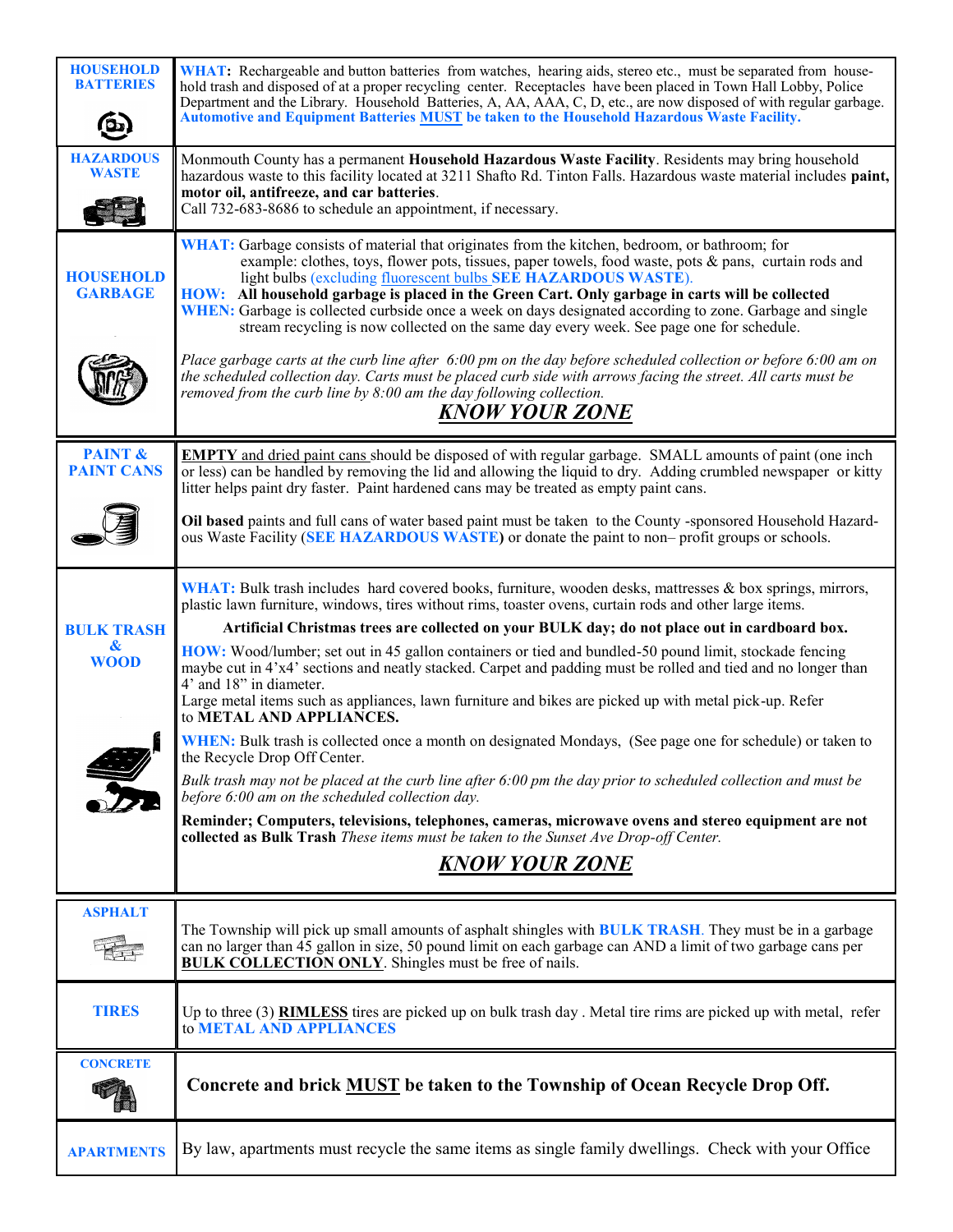| <b>MOTOR OIL,</b><br><b>ANTIFREEZE,</b><br><b>CAR</b>      | These materials MUST be brought to the Monmouth County Household Hazardous Waste Facility<br>See HAZARDOUS WASTE.                                                                                                                                                                                                                                                                                                                                                                                                                                                                                                                                                                                                                                                                                                                                                                                                                    |  |  |
|------------------------------------------------------------|--------------------------------------------------------------------------------------------------------------------------------------------------------------------------------------------------------------------------------------------------------------------------------------------------------------------------------------------------------------------------------------------------------------------------------------------------------------------------------------------------------------------------------------------------------------------------------------------------------------------------------------------------------------------------------------------------------------------------------------------------------------------------------------------------------------------------------------------------------------------------------------------------------------------------------------|--|--|
| <b>BATTERIES</b>                                           | Full service gas stations are required by law to accept used motor oil. Oil must be free of contaminants.<br>Car batteries should be taken to a scrap yard where you can usually receive money for them. Local scrap yards<br>are listed in the Yellow Pages.                                                                                                                                                                                                                                                                                                                                                                                                                                                                                                                                                                                                                                                                        |  |  |
| <b>LEAVES</b>                                              | Leaf Collections are made according to the SCHEDULE in this newsletter during March—April and October—<br>December. Place leaves LOOSE in piles at the curb line, making sure not to create a traffic hazard. Piles can<br>be no wider than 5 ft. from the curb line into the street. Leaves may be placed at the curb line <b>within ten days</b><br><b>before scheduled pickup times</b> . Residents may also take bagged leaves to the Compost Area on<br>Whalepond Road during leaf season.<br>DO NOT place leaves in or next to storm drains; piles must be placed at least 10 feet away from a storm drain<br>inlet (per the NJ Storm Water Regulations) or you may be subject to a summons.<br>Leaf piles must be free of all branches, brush, grass, weeds, old plants, pine needles, garbage and debris.<br>Bagged leaves will not be picked up. Do not place leaves in the street May through September.<br>KNOW YOUR ZONE |  |  |
| <b>GRASS</b>                                               | In compliance with the Monmouth County Solid Waste Management Plan, the Township WILL NOT pick up<br>grass at any time. Anyone placing cut grass, loose sod, dirt in the gutter, at the curb line or in storm drains, is<br>subject to a summons. Residents may bring their grass, free of charge, to the recycling center located at the west<br>end of Sunset Ave. Turf Specialists recommend grass clippings be left on the lawn or used for composting.                                                                                                                                                                                                                                                                                                                                                                                                                                                                          |  |  |
| <b>BRUSH</b><br><b>AND</b><br><b>BRANCHES</b>              | Loose brush will be collected curbside by zone (see schedule on next page).<br>Place loose brush curbside in lengths up to 4 feet; piles not to exceed 3 feet in height and not to extend more<br>than 4 feet into the road. Brush must be placed at least 10 feet away from storm drains.<br>Do not place loose brush curbside past your last Zone schedule pick up; place brush in no more than 3-45<br>gallon containers, 50 lbs or less, and set out with bulk trash collection.<br>Brush must be FREE of debris such as garbage, weeds, flowers or leaves.<br>If necessary, emergency brush collections due to extreme weather conditions will be made.<br><b>KNOW YOUR ZONE</b>                                                                                                                                                                                                                                                |  |  |
| <b>WEEDS</b><br><b>PLANTS</b>                              | Place weeds, plants, and other vegetation from garden and flower beds, in no more than 2/45 gallon containers<br>weighing no more than 50 pounds. Set the containers out with your bulk trash at the curb on pickup day OR Try<br>composting! This is a great way to recycle leaves, kitchen waste and other organic materials. Compost bins<br>are sold by the Township for \$35. Please call 732-531-5001, for additional information and/or arrange an<br>appointment for purchase.                                                                                                                                                                                                                                                                                                                                                                                                                                               |  |  |
| <b>RECYCLING</b><br><b>DROP OFF</b><br><b>CENTER</b><br>11 | The Recycling Drop-Off Center is located at the west end of Sunset Avenue, (3603 Sunset Ave)<br>Direct all questions to the Public Works office at the municipal building during regular business hours.<br>The Center is open from 7:30 am to 2:30 pm, Monday thru Friday (except government holidays) and<br>Saturdays 8 am to 12 pm.<br>This location is open to all Ocean Township residents and small businesses. THE PUBLIC WORKS YARD<br>IS NOW MONITORED BY SECURITY CAMERAS<br>The following materials are accepted at the Drop-Off Center. Please place the material in the<br>appropriate area / dumpster. Do not place any bags in the dumpsters, use the receptacles provided.<br><b>CLOTHING:</b> Gently worn clothing, shoes, belts and accessories                                                                                                                                                                   |  |  |
| $\mathbf{r}$                                               |                                                                                                                                                                                                                                                                                                                                                                                                                                                                                                                                                                                                                                                                                                                                                                                                                                                                                                                                      |  |  |